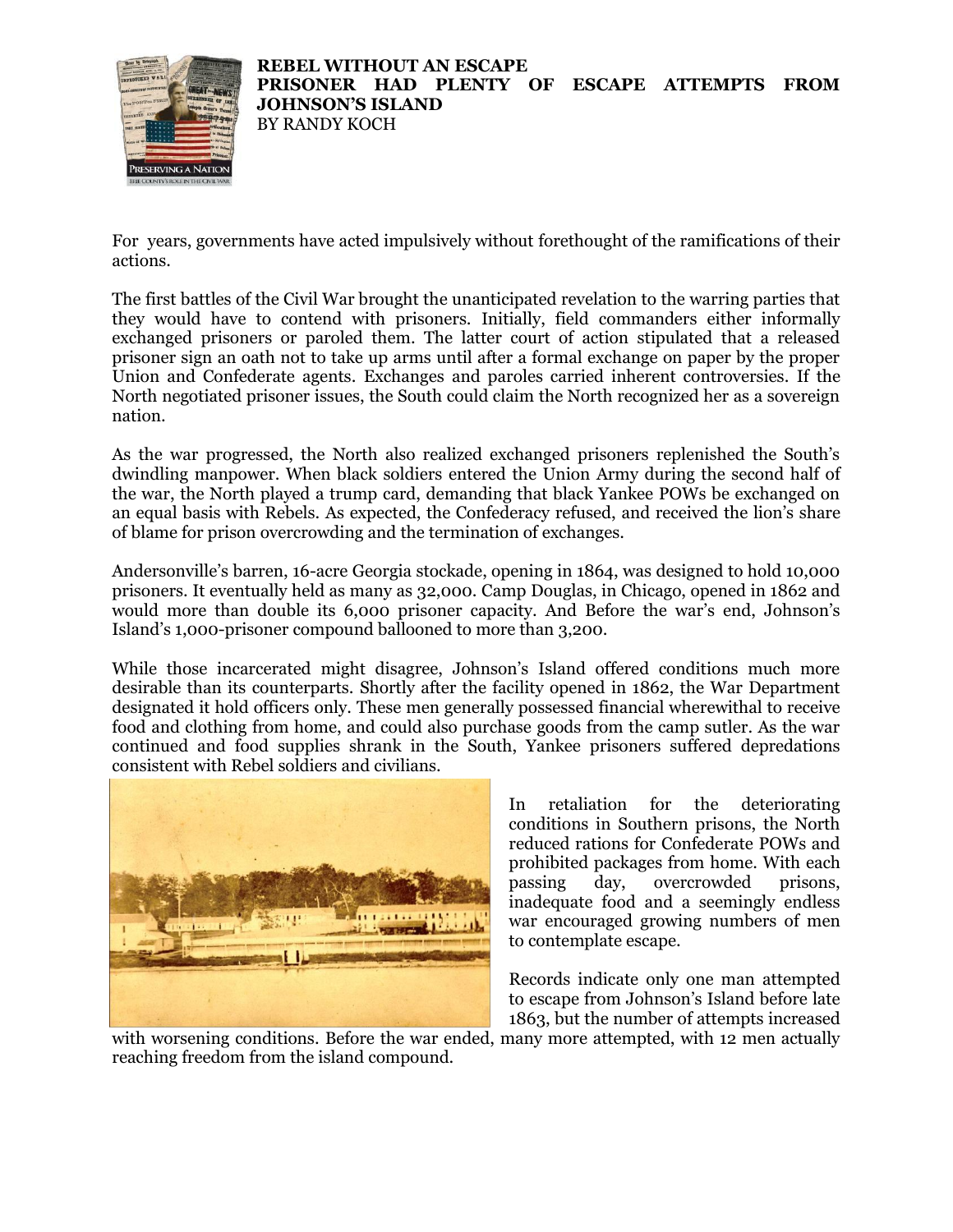A Louisiana lieutenant proved the most challenging man for federal guards to contain. Born in Cincinnati, Charlie Pierce and his brothers traveled up and down the Mississippi in conjunction



with their grandfather's shipping business. By the time war erupted, Pierce's sympathies lay with the South.

The 20-year-old joined the New Orleans 7th Louisiana Volunteer Infantry Regiment, which participated at Manassas, Gaines' Mill, Malvern Hill, Antietam and Fredericksburg in the early war. During the action at Chancellorsville, Pierce suffered a wound at nearby Fredericksburg, which kept him out of action during the unit's bloody fighting at Gettysburg. A night assault by the Yankees at

Rappahannock Station on Nov. 7, 1863, resulted in Pierce's capture and eventual transport to Johnson's Island.

While many of the officers captured with Pierce threw their swords into the river to avoid the humiliating surrender of their weapons, Pierce chivalrously stepped forward with his sword resting on open palms — before snapping it over his knee and handing the hilt to the approaching Union officer.

Once on Johnson's Island — besides being recruited for the minstrel shows — Pierce found himself in demand when prisoners chose sides for baseball teams. Perhaps the desire to return to battle enticed Pierce to attempt escape, but more than likely his competitive desire to outwit the Yankees provided more motivation.

His first recorded attempt occurred by tunneling under the stockade fence. When he poked through the sod beyond the fence, however, gloating guards with bayonets greeted him.

Pierce's second attempt came spontaneously, when he noticed a drunken Yankee soldier, with his coat and hat off, asleep inside the compound near his offal cart. As the gates opened, a guard discovered the sleeping private and interrupted the escape.

With winter well-entrenched on the north coast on Dec. 13, 1864, Pierce led a group of cold, hungry Rebels to the 15-foot-tall stockade wall. With castoff pieces of wood connected with scraps of cloth, they prepared to scale the wall with their homemade ladders in the early morning darkness. Equipped only with rocks, the athletic Pierce managed to take out one guard with a strong armed strike to the forehead, but not before Pierce's cousin was fatally wounded.

Pierce and several others scampered over the fence and made it across the ice to the mainland, only to be captured and returned by a farmer, much to the Rebels' humiliation.

Pierce's most ambitious scheme the following month culminated after five months of planning. He accumulated discarded fruit cans and scrounged castoff parts, like a broken camp kettle handle, which he meticulously crafted into a replica of a Yankee rifle. At the same time, he accrued bits and pieces of blue Federal uniforms until he possessed a complete outfit.

On Jan. 15, one of Pierce's comrades "leaked" word to a guard of an escape attempt that night. Troops searched the darkened barracks, and in the excitement, Pierce fell in with his "new brothers in blue" as they marched out. Near the gate, an alert officer noticed that one of his men failed to wear a cartridge box. After reprimanding the soldier, he demanded to inspect Pierce's rifle, accidentally foiling the ruse.

Fortunately, Col. Hill, the commander at the time, appreciated the ingenuity, and with a hearty laugh he sent Pierce back inside the compound, where he remained until he signed the Oath of Allegiance and departed on June 13, 1865, as one of the last Rebel prisoners to leave Johnson's Island.